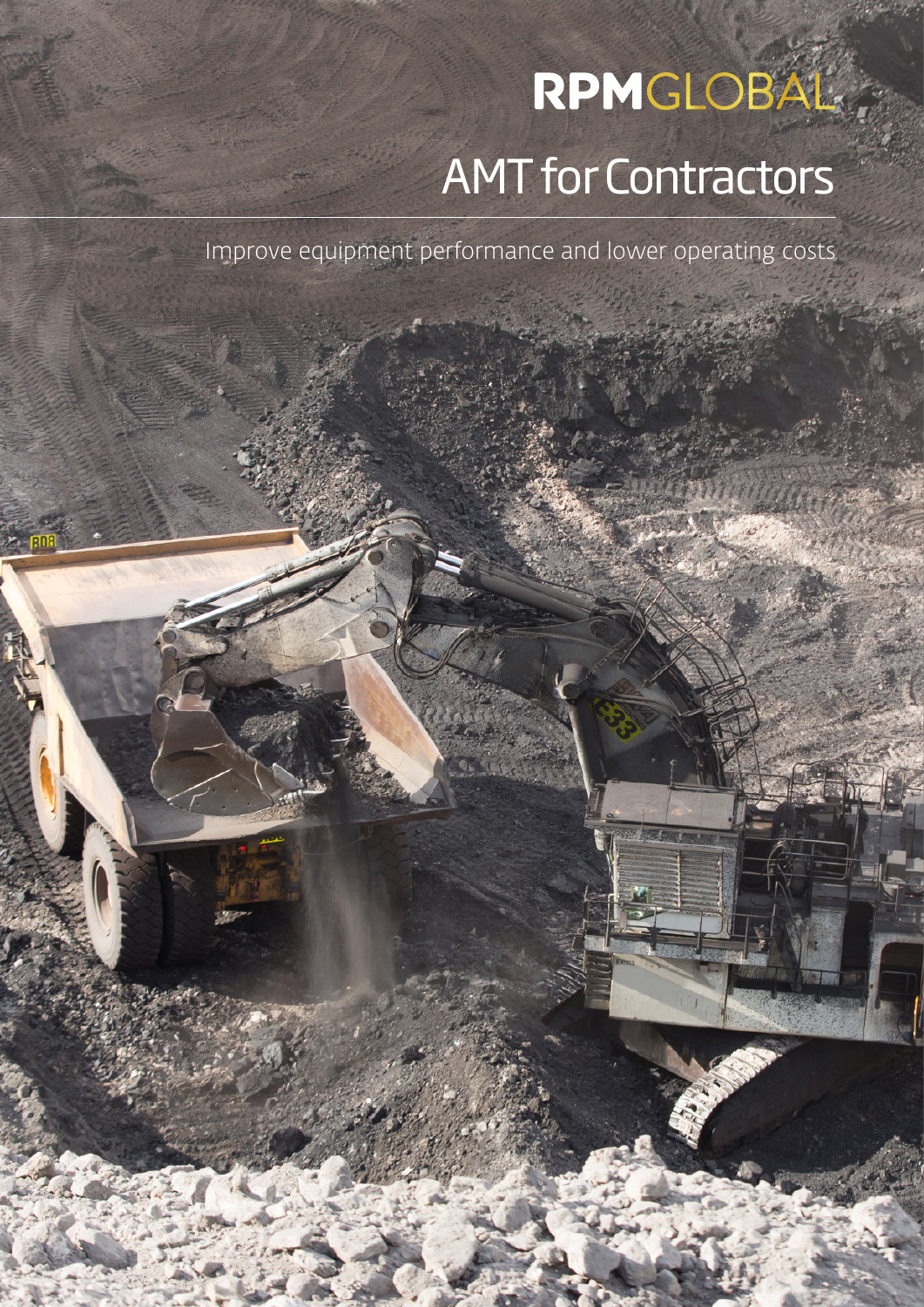Today's mining industry demands better strategies and tools to overcome maintenance challenges. Managing mining assets effectively is critical for long-term success. AMT is the only in-shift maintenance solution that dynamically links to lifecycle costing and strategy to provide an accurate lifecycle position and optimal maintenance strategies using Dynamic Life Cycle Calculator (DLCC) – the heart of AMT. DLCC constantly updates using actual events and real-time condition data to generate the full forward life-cycle view of an asset.

*"Consistent, safe and effective equipment performance is ensured through our centralised plant management system and the use of AMT, the world's leading asset management software for mining equipment."*

*Downer Group*

## **Benefits**

## Fundamentally better maintenance outcomes

Using DLCC – the heart of AMT – users can identify appropriate condition or meter-based triggers to create maintenance events based on live data from every corner of your maintenance operation to enable intervention before assets fail. This approach also delivers cost savings to you, as maintenance activities are only performed when warranted.

## Proactively organise and take control of asset expenses

DLCC facilitates a true proactive decision making approach. Real-time maintenance reporting is delivered by the configurable dashboard in AMT, displaying key metrics relevant to specific users. There are over 400+ standards reports available, from daily role-specific KPI reports through to complex statutory and compliance requirements. All reports come straight out-of-the-box.

## Better, faster and more accurate asset insights connecting conditions in the field to the office for a holistic lifecycle position

AMT mobility increases efficiency and visibility across all aspects of asset management by connecting the field to the office, delivering faster decision making, improved processes, and lower costs. The mobile app streamlines

maintenance and reporting processes, while ensuring field staff capture data and execute work accurately. Generate and compare costs for different scenarios and make quick decisions about asset management spend, performance and availability based on accurate information and realtime insights.

#### Know your cost drivers

Harness the power of DLCC to generate immediate, up to date, accurate data to optimise maintenance scheduling and increase success in achieving overall maintenance strategies at the lowest cost.

## Get the most out of your ERP

AMT works as a seamless extension to any ERP delivering the right set of maintenance plans and optimisation of strategies using historical, productivity, utilisation and condition-based information. Having a dynamic engine as an extension to your ERP ensures forecasts are sensitive to changes in many variables, including application, utilisation and component change-outs. For a contractor, this ensures the lowest cost life-cycle strategy, maintenance, workflow efficiency, and a high level of maintenance quality and maturity as a direct result of smarter asset management decisions. Leveraging ERP master data and workflow processes in AMT results in greater equipment productivity, lower operating costs and overall optimisation of your assets through the following functionality:

- Live link between asset and strategy;
- Budgeting and forecasting with multiple projections per asset;
- Processing live data to dynamically calculate the optimal economic life of an asset;

*Maintenance costs are not consistent. Understanding where an asset is in its life cycle is paramount to getting the most out of your equipment.*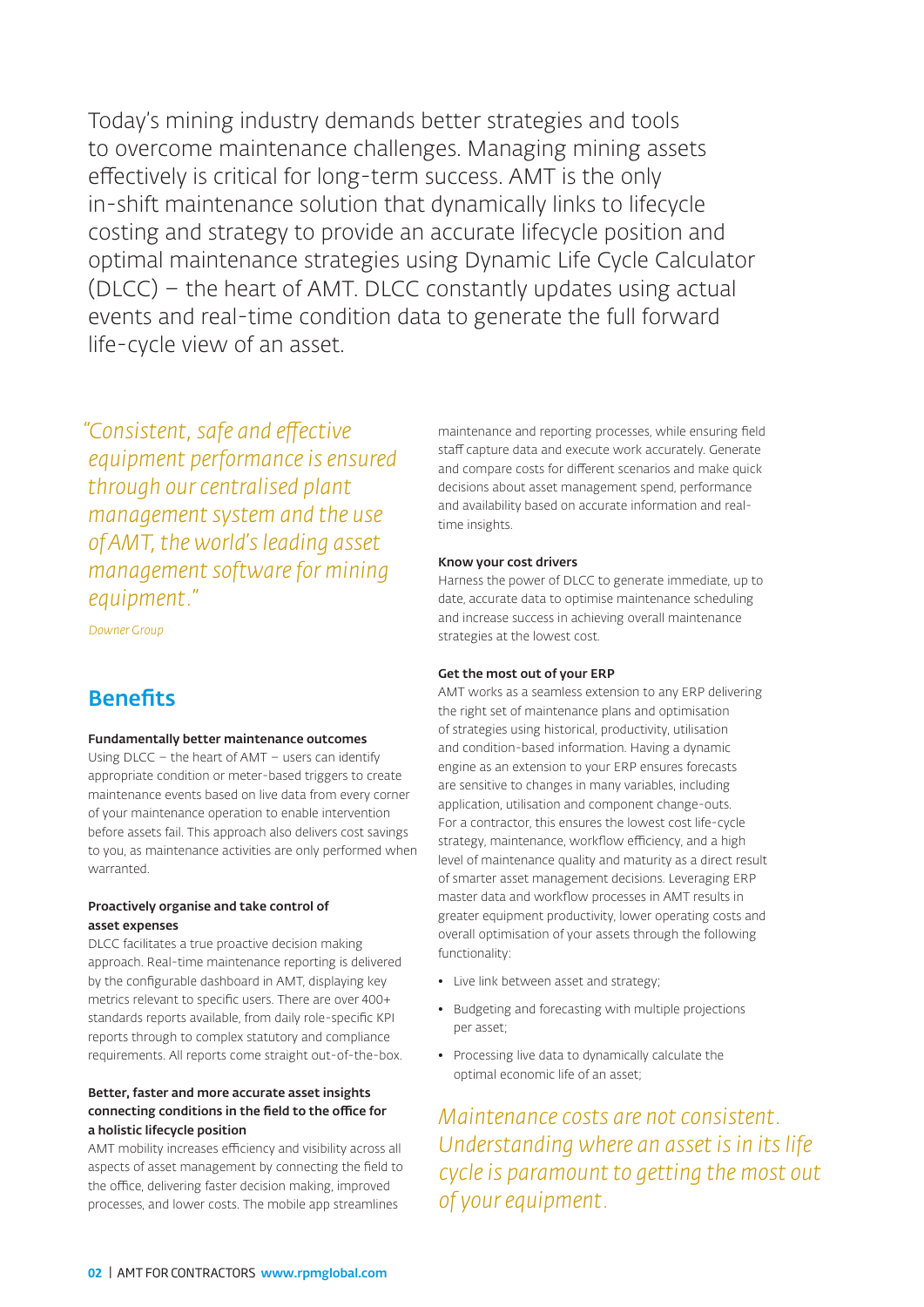- Component management, particularly for high-value and high-risk parts;
- Risk assessment for the lifecycle strategy of each asset;
- Detailed KPI reporting, analytics and dashboards;
- Strategy modelling and "what if" scenario analysis; and
- Downtime capture and analysis.

## Features

# *AMT's DLCC facilitates a live budget which gives users constant, accurate financial insights.*

## Dynamic life cycle costing (DLCC)

DLCC is the heart of  $AMT - a$  powerful, live calculating engine which provides users with a real-time forecast of all maintenance events for equipment to the end of its useful life. The power of DLCC is that it calculates not just costs but utilisation, productivity and resource requirements (labour, components, parts and consumables) and dynamically sends data through to every aspect of your maintenance operation for precision in maintenance output. This functionality enables asset managers to easily identify potential issues and take action early, saving money and avoiding costly down time. DLCC also allows asset managers to understand the implication of their decisions now on the operating impact for the remainder of the assets life.

DLCC also facilitates collaboration between maintenance and planning systems through a link to the mine plan  $-$  a powerful collaboration which ensures maintenance costs are not simply a linear relationship year-on-year.



### Proactive economic life optimisation

Maintenance represents one of the largest cost groups for any mining organisation. These costs are not consistent year on year and understanding where an asset is in its life cycle is important as this has a large impact on its cost. AMT's Proactive Economic Life Optimisation solution forecasts the aggregated value in components for each price of equipment to get a life cycle view on:

- Future cost analysis
- Cost per Unit of Measure (i.e. SMU)
- Cost per Tonne
- Discounted Cash Flows
- Discounted Cost Per Tonne
- Residual Value in Component
- Benchmarking against other equipment

AMT processes information to identify the optimal equipment replacement points based on the users strategy for higher productivity, lower capital expenditure and lower maintenance costs.

## *AMT drives down the cost of managing over 50% of the world's large mining equipment.*

### Proactive component management

AMT measures component performance against budget and allows users to dive into historical performance by failure mode, symptoms, cause of failure, and even down to the part number that failed. AMT uses historical performance to predict future component lives by incorporating RCM logic into future projections while also flagging high risk / opportunity components to users.

## Proactive component forecasting

AMT generates a live component forecast which, in turn, generates the upcoming component requirements and consolidates it across all pieces of equipment for higher equipment productivity and lower operating costs. AMT's Proactive Component Forecasting solution dynamically calculates the required labour resources to perform future maintenance, provide justification for headcount, part forecasting, and analyses uses of equipment. As soon as a component change-out is performed, the next change-out updates and all of these forecasts automatically update and are visible to all users.

## Understand the impact of changes before they are made

AMT enables users to visualise the impact changes in asset strategy have before implementing them. Model "what-if" scenarios to understand the impact of making changes to life-cycle costing over the entire life of the equipment.